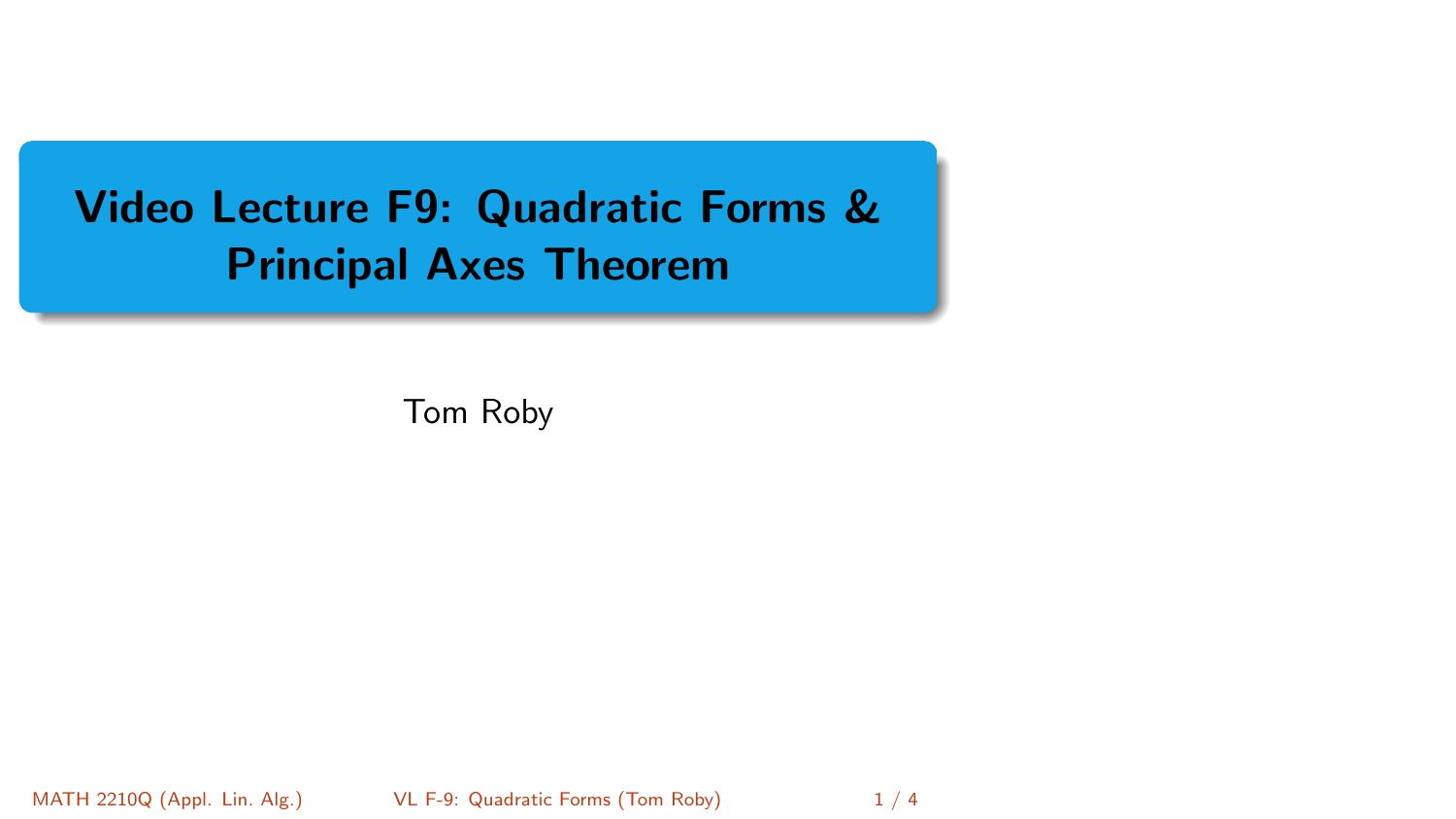## Outline & Objectives

- Quadratic forms generalize taking the inner (dot, scalar) product of a vector with itself. They come up in engineering applications involving optimization and signal processing, utility functions in economics, confidence ellipsoids in statistics, etc.
- Analyze how a symmetric matrix  $\vec{A}$  defines a *quadratic* form  $Q(\vec{x}) = \vec{x}^T A \vec{x}$ .
- Leverage the orthogonal diagonalization,  $A = PDP<sup>T</sup>$ , to compute a change of basis matrix P so that  $\vec{x} = P\vec{y}$ transforms  $Q(\vec{x}) = \vec{x}^T A \vec{x}$  to  $Q(\vec{y}) = \vec{y}^T D \vec{y}$ , with no cross terms.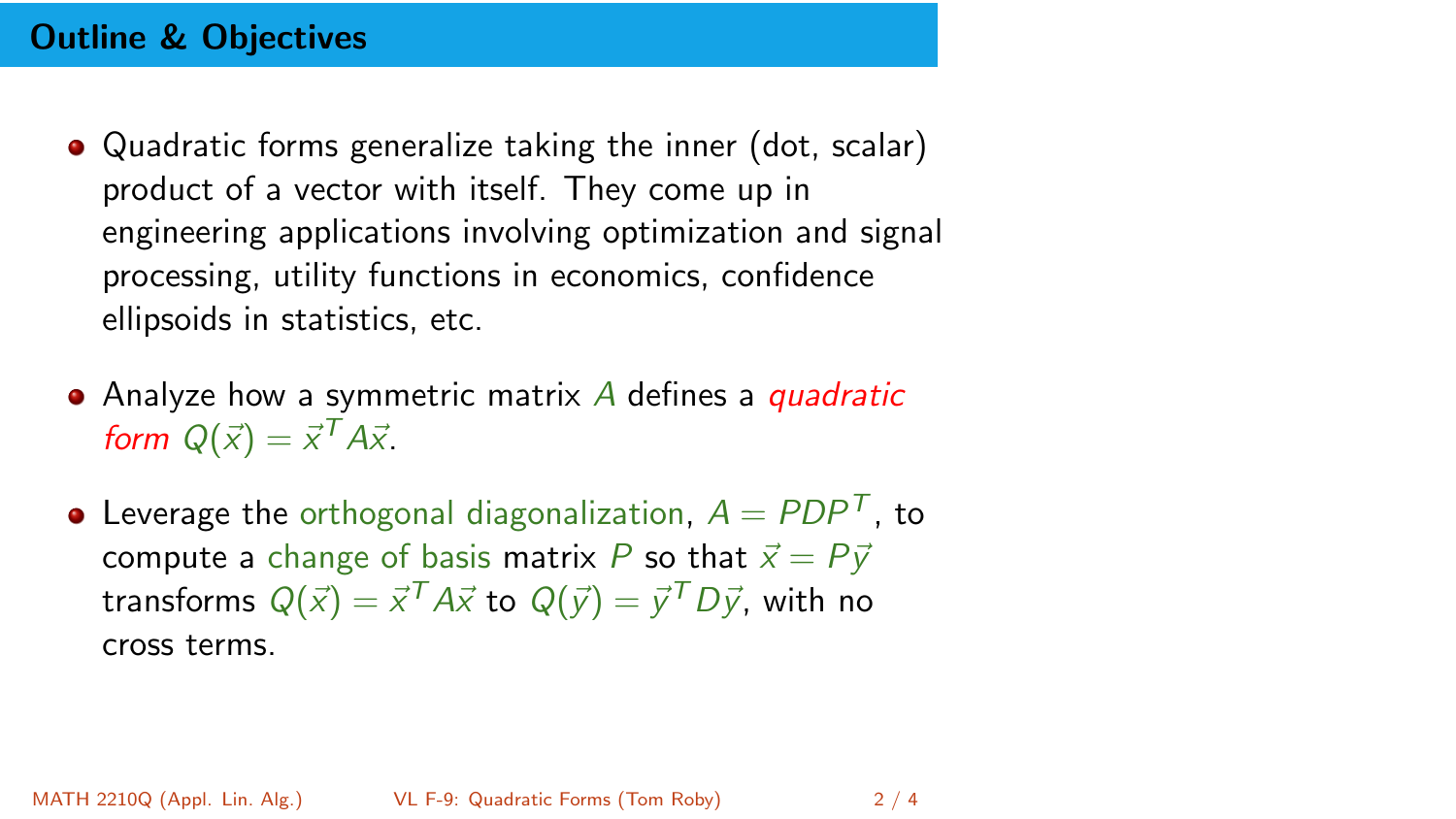#### Definition

A quadratic form  $\mathcal Q$  on  $\mathbb R^n$  is a function  $\mathcal Q:\mathbb R^n\to\mathbb R$  of the form  $\mathcal{Q}(\vec{x}) = \vec{x}^\top A \vec{x}$ , where  $A \in \mathbb{R}^{n \times n}$  is symmetric and called the matrix of the quadratic form.

$$
I = \begin{bmatrix} 1 & 0 \\ 0 & 1 \end{bmatrix}, A = \begin{bmatrix} 3 & 0 \\ 0 & -5 \end{bmatrix}, B = \begin{bmatrix} 7 & -3 \\ -3 & 4 \end{bmatrix}, C = \begin{bmatrix} 4 & -3 \\ -5 & 4 \end{bmatrix}.
$$

Find A for  $Q(\vec{x}) = -4x_1^2 + 7x_2^2 - 5x_3^2 - 6x_1x_2 + 3x_2x_3$ .

Any *invertible* matrix  $P \in \mathbb{R}^{n \times n}$  represents a change of basis from  $\mathcal E$ -coords to  $\mathcal B$ -coords:  $\vec x = P\vec y \iff \vec y = P^{-1}\vec x \iff [\vec y]_\mathcal B = [\vec x]_\mathcal E$ 

KEY IDEA: We can change variables to make QF simpler!  $\vec{x}^\top A \vec{x} = (P \vec{y})^\top A (P \vec{y}) = \vec{y}^\top P^\top A P \vec{y} = \vec{y}^\top (P^\top A P) \vec{y} = \vec{y}^\top (D) \vec{y}$